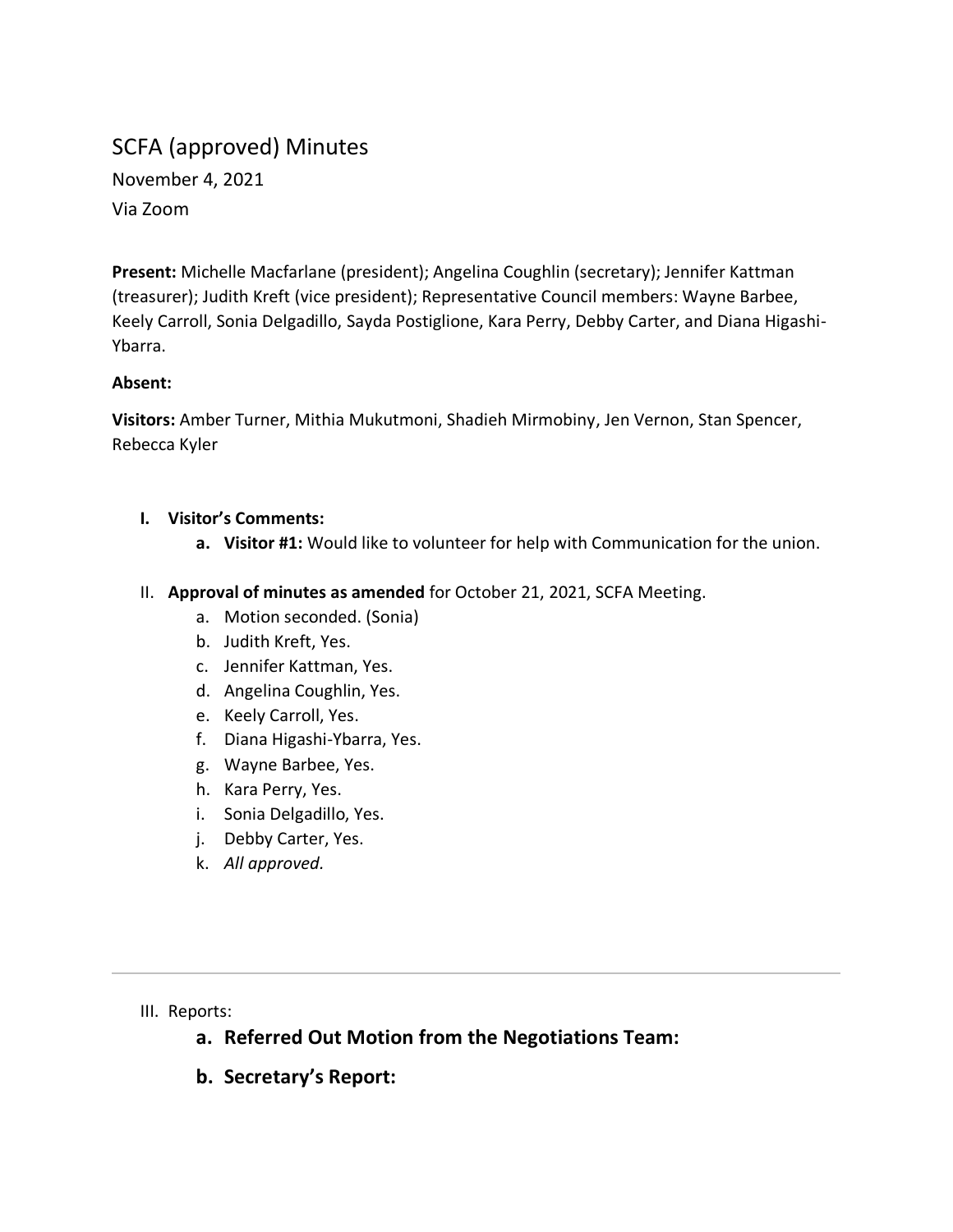- i. Motion to approve Minutes from October 21 $st$ , 2021, SCFA meeting.
- *ii. All approved.*

## **c. Treasurer's Report:**

i. Nothing to report currently.

# **d. Vice-President's Report:**

i. Move to extend Representative Council meeting time by 15 minutes per meeting.

Reason: Every meeting that has occurred in the last 1.4 years (except a couple), has been extended. It is evident that more time is needed to take care of SCFA business and discussions.

- a. Roll Call Vote:
- b. Judith Kreft, Yes.
- c. Jennifer Kattman, No.
- d. Angelina Coughlin, Yes.
- e. Keely Carroll, No.
- f. Diana Higashi-Ybarra, No.
- g. Wayne Barbee, No.
- h. Kara Perry, No.
- i. Sonia Delgadillo, No.
- j. Sayda Postiglione, Yes.
- k. Debby Carter, Yes.
- l. Motion does not carry
- Motion amended to extend meetings by 15 minutes as needed for academic year 21/22 with the final 15 minutes unpaid and we reevaluate at the end of the year.
	- a. Roll Call Vote:
	- b. Judith Kreft, Yes.
	- c. Jennifer Kattman, Yes.
	- d. Angelina Coughlin, Yes.
	- e. Keely Carroll, Yes.
	- f. Diana Higashi-Ybarra, Yes.
	- g. Wayne Barbee, Yes.
	- h. Kara Perry, Yes.
	- i. Sonia Delgadillo, Yes.
	- j. Sayda Postiglione, Yes.
	- k. Debby Carter, Yes.
	- l. Motion carries.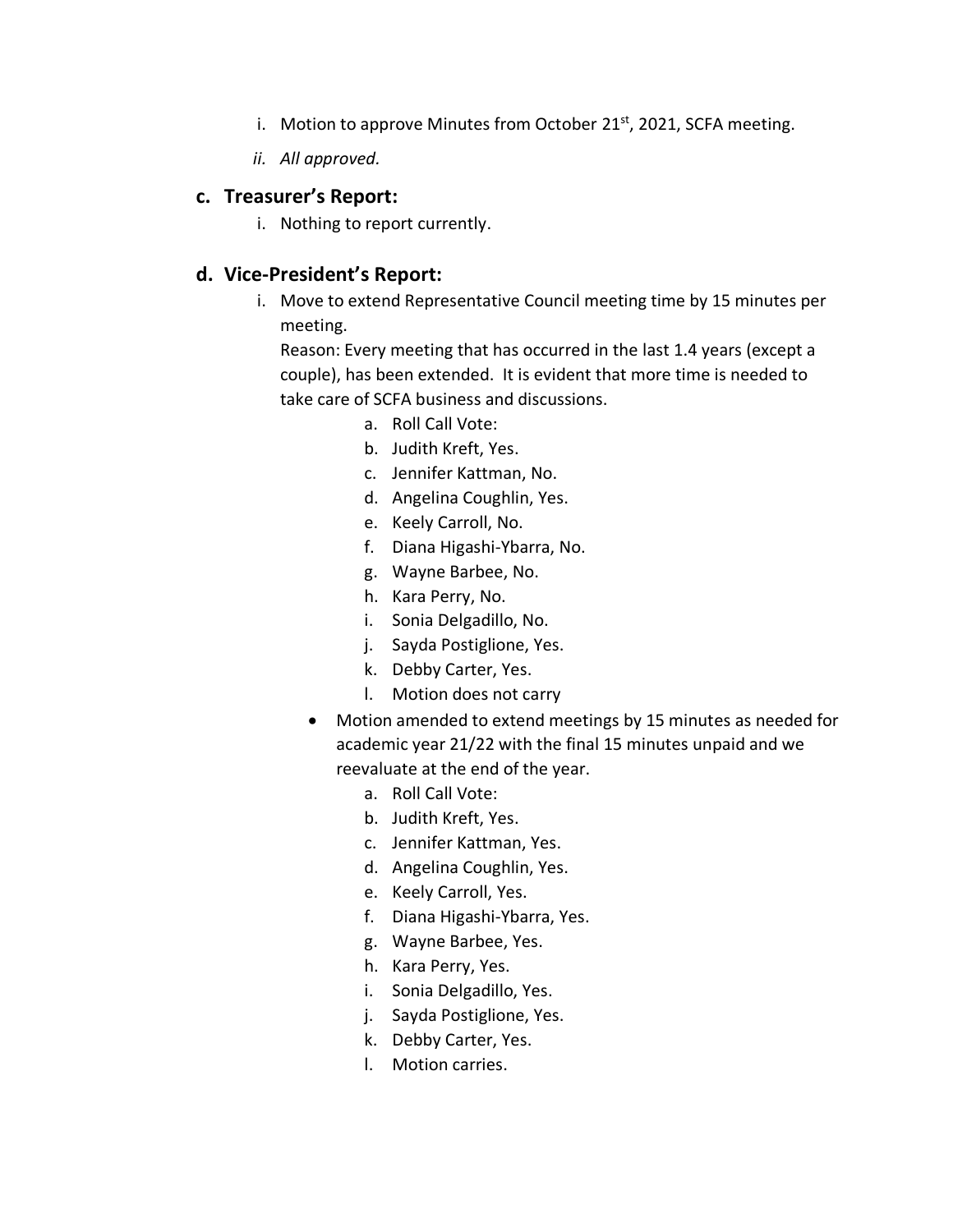- ii. Move for negotiations team to create language for an MOU that recognizes that those Part-Time Faculty forced to no longer teach up to their established load pattern due to the lab load rate increase of 2021 will get to keep / memorialize their load pattern. Reason: Myself (& others) had their load pattern reduced by the lab load rate increase. Using myself as an example: I will never be able to return to my .65 load (which I had for a decade) unless the department has a class that exists or is available that will take me there. The most I can now teach is .61. This has reduced my income significantly (despite the pay increase) AND reduced my ability (& opportunity) to earn the STRS service credit for retirement at the former rate.
	- Motion to table this motion.
	- Motion seconded.
		- a. Roll Call Vote:
		- b. Judith Kreft, Abstain.
		- c. Jennifer Kattman, Yes.
		- d. Angelina Coughlin, Yes.
		- e. Keely Carroll, Yes.
		- f. Diana Higashi-Ybarra, Yes.
		- g. Wayne Barbee, Yes.
		- h. Kara Perry, Yes.
		- i. Sonia Delgadillo, Yes.
		- j. Sayda Postiglione, Yes.
		- k. Debby Carter, Yes.
		- l. Motion carries.
- iii. Move for negotiations team to develop language for an MOU which will offer the opportunity for Part-Time Faculty to load balance their way, as close as possible, to their former load pattern (without reducing it) and to have that option as an official consideration that deans consider. Load balancing is when a faculty member may overload one semester and balance it for the year, the next semester. It will elevate the year's load, income, and retirement credit.
	- Motion to table this motion.
	- Motion seconded.
		- a. Roll Call Vote:
		- b. Judith Kreft, Abstain.
		- c. Jennifer Kattman, Yes.
		- d. Angelina Coughlin, Yes.
		- e. Keely Carroll, Yes.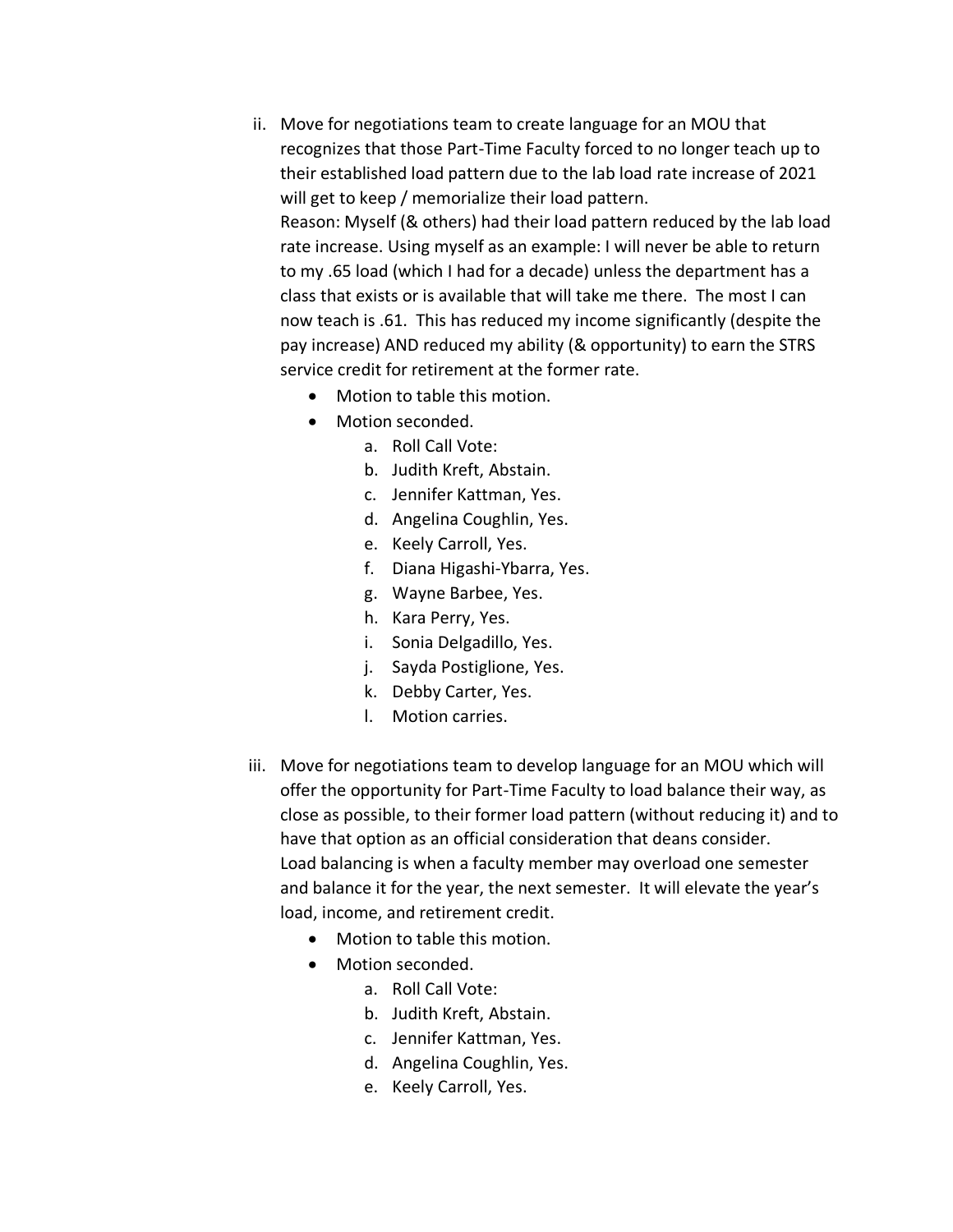- f. Diana Higashi-Ybarra, Yes.
- g. Wayne Barbee, Yes.
- h. Kara Perry, Yes.
- i. Sonia Delgadillo, Yes.
- j. Sayda Postiglione, Yes.
- k. Debby Carter, Yes.
- l. Motion carries.

## **e. President's Report:**

- i. SCFA, please check your personal emails daily.
- ii. Reminder to Representative Council members to check in with their interest areas and report concerns or comments in their Representative Council Report forms.

# **f. Chief Negotiator's Report:**

- i. Negotiations had a conversation with the district today regarding OSHA's rules regarding vaccine mandates. We fall into public company. Those rules are under review right now. It is possible CAL OSHA may decide to include public institutions as part of this mandate. This is preliminary. Nothing is confirmed.
- ii. Motion to send back Kitchen Sink MOU to negotiations to negotiate working conditions for instructional faculty during COVID.
	- Motion seconded.
		- a. Roll Call Vote:
		- b. Judith Kreft, Yes.
		- c. Jennifer Kattman, Yes.
		- d. Angelina Coughlin, Yes.
		- e. Keely Carroll, No.
		- f. Diana Higashi-Ybarra, No.
		- g. Wayne Barbee, No.
		- h. Kara Perry, No.
		- i. Sonia Delgadillo, Yes.
		- j. Sayda Postiglione, Yes.
		- k. Debby Carter, Yes.
		- l. Motion carries.
- iii. Motion to approve CPT and CTRAIN MOU 2122-06 at representative counsel. This allows counselors to use their CTRAIN hours for their FLEX hours.
	- Motion seconded.
		- a. Roll Call Vote: